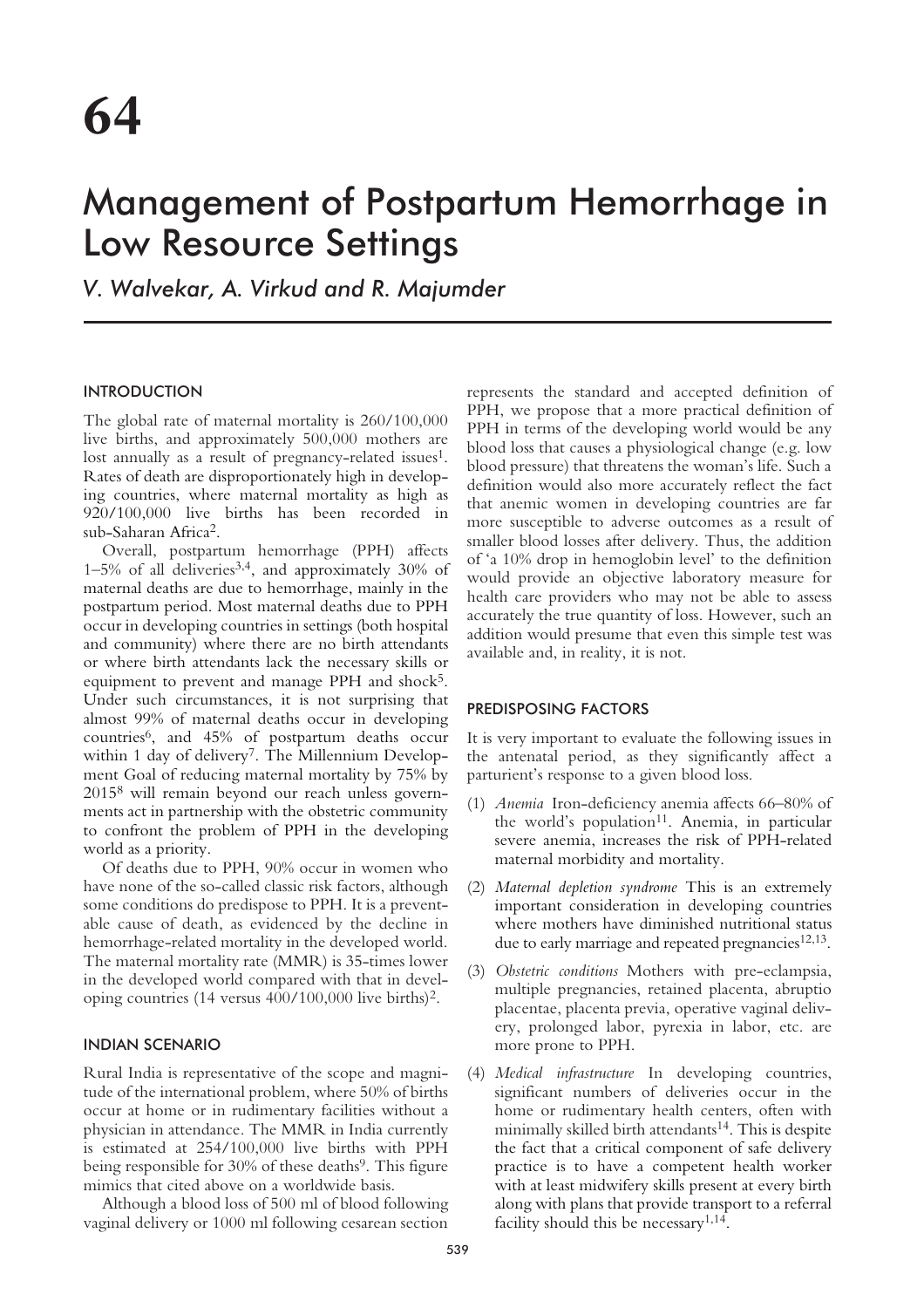# ADEQUACY OF THE DELIVERY SETTING

Countries can be classified in terms of the resources available at the time of delivery.

## Low resource settings

Low resource settings are locations where significant numbers of deliveries occur in the home or in rudimentary health centers, often in the presence of minimally skilled birth attendants. Examples of such settings include the developing countries of sub-Saharan Africa such as Nigeria, Senegal and Uganda, while countries in southern Asian are exemplified by India, Bangladesh, Pakistan and Nepal.

## High resource settings

High resource settings are locations where most deliveries are conducted in a well-equipped hospital with trained medical and paramedical staff, adequate medications, equipment and space, and facilities to transfer a patient to a center with more complex technology and techniques, as well as a 24-hour power supply and refrigeration facility.

## PRINCIPLES OF MANAGEMENT

The principles of management of PPH are outlined below.

(1) Quick and efficient management is extremely important, as a recent Egyptian study showed that 88% of deaths occur in the first 4 hours after onset of PPH15. Other data from WHO note that if left untreated, the parturient can die within 2 hours.

**Table 1** Estimation of blood loss

| Methods/materials used                                        | Estimated blood<br>$loss$ (ml) |
|---------------------------------------------------------------|--------------------------------|
| Small $10 \times 10$ cm 32-ply swab (max saturated capacity)  | 60                             |
| Medium $30 \times 30$ cm 12-ply swab (max saturated capacity) | 140                            |
| Large $45 \times 45$ cm 12-ply swab (max saturated capacity)  | 350                            |
| 1 kg soaked swabs                                             | 1000                           |
| Kidney dish full of clots                                     | 500                            |
| 50 cm diameter floor spill                                    | 500                            |
| 75 cm diameter floor spill                                    | 1000                           |
| 100 cm diameter floor spill                                   | 1500                           |
| Vaginal PPH limited to bed only                               | < 1000                         |
| Vaginal PPH spilling over from bed to floor                   | >1000                          |

| Table 2 |  | Drugs used in the management of postpartum hemorrhage |  |
|---------|--|-------------------------------------------------------|--|
|         |  |                                                       |  |

- (2) Quick assessment of the patient's condition must be made, as well as a decision as to whether she can be treated locally or must be transferred to higher level facility as quickly as possible after initial resuscitation.
- (3) Arrangement of adequate manpower is mandatory, as treatment of PPH cannot under any circumstances be considered a one-person show.
- (4) Arrangement for adequate fluid replacement and blood products when necessary is a crucial part of the initial resuscitation plan.
- (5) Correct estimation of blood loss is essential. In most instances, estimation of blood loss is accomplished visually despite the fact that numerous studies show that this method is up to 50% less accurate than other methods $16-18$ . Early and accurate estimation of blood loss is crucial because replacement is so often required. The estimation of blood loss from a cesarean section is generally more accurate than after vaginal delivery, because during vaginal delivery blood is generally mixed with amniotic fluid. Estimation is enhanced using the methods outlined in Table 1 after letting the amniotic fluid drain out as much as possible<sup>19</sup>. Details regarding the use of a drape under the parturient's buttocks to facilitate blood collection are presented in Chapter 11.

## Medical management

Table 2 lists the drugs used in the management of PPH.

#### *Misoprostol*

In developing countries available medical facilities are often erratic or non-existent. The most important basic facilities required for safe delivery include staff with appropriate training, around the clock availability of the same, and the presence of a 24-hour electricity supply and refrigeration for the maintenance of uterotonic medications. It is this latter requirement that has turned the attention of many caregivers in the developing world to misoprostol. This medication requires no refrigeration, is inexpensive and can be administered by individuals with little or no professional training (see Chapter 42).

Analysis of the cost of misoprostol use in developing countries should not be limited to the cost of the tablets. Costs of misoprostol treatment, trained birth

| Drugs                    | Route of administration        | Availability of hospital facility/<br>skilled staff | Storage                                          | Cost in India                              |
|--------------------------|--------------------------------|-----------------------------------------------------|--------------------------------------------------|--------------------------------------------|
| Oxytocin                 | IV/IM                          | Skilled staff needed                                | Refrigeration preferable                         | Rs 22/amp                                  |
| Prostodin                | IМ                             | Skilled staff needed                                | Refrigeration needed                             | Rs $98.42/amp(250 \mu g)$                  |
| Methergin<br>Misoprostol | IM/IV<br>Oral/sublingual/PV/PR | Skilled staff needed<br>Basic skilled person enough | Refrigeration needed<br>Refrigeration not needed | Rs 30.20/amp (0.2 mg)<br>$Rs 72/800 \mu g$ |

Rs, rupees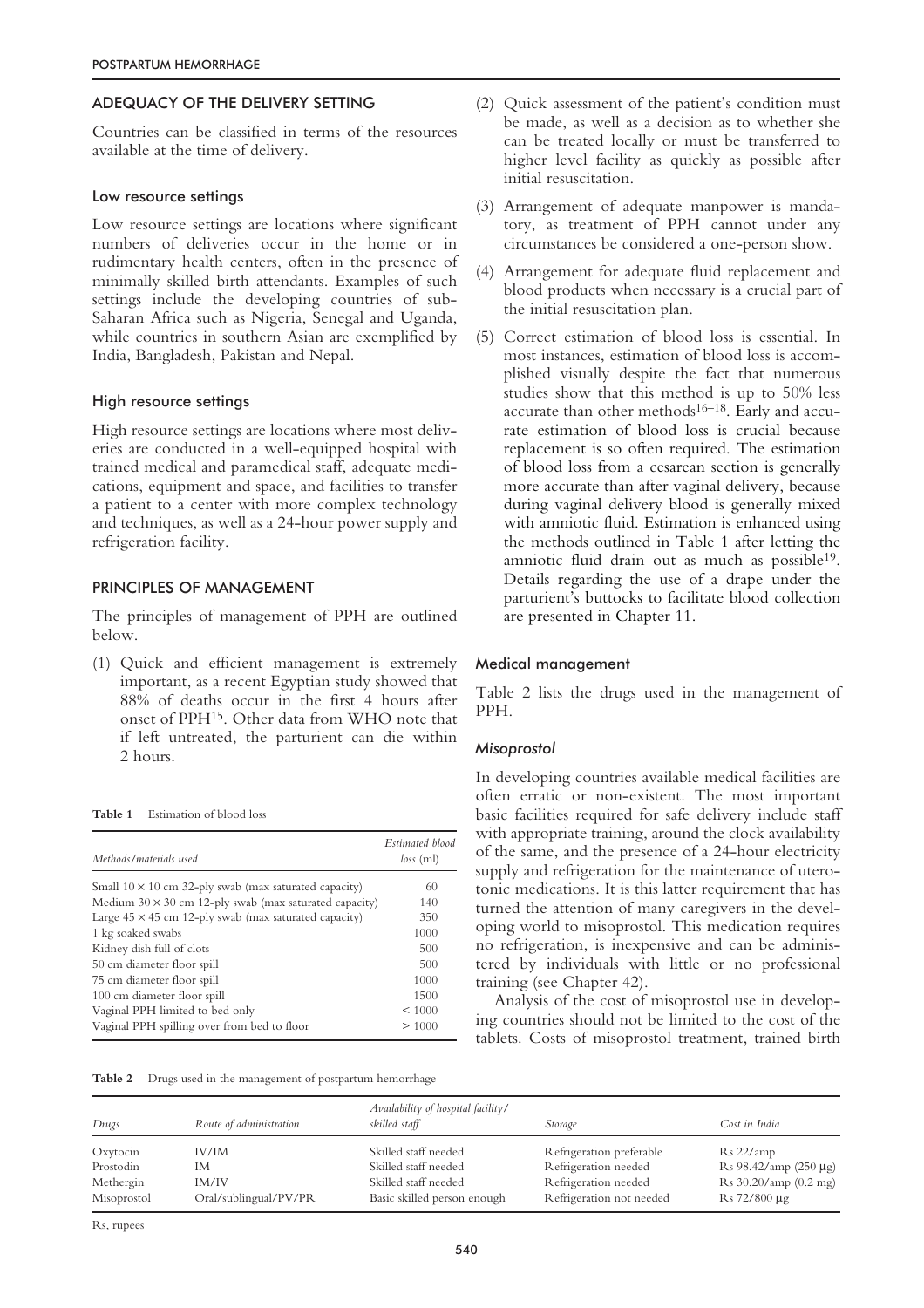attendant (TBA) training, hospital referrals, hospitalization, IV fluids and blood transfusions should be borne in mind. (These data can be derived from the literature and from field data.) Examples of cost models are shown below.

### *Cost model for misoprostol arm*

TBA training  $cost + TBA$  time  $cost + drug \ cost +$ cost of side-effects + cost of transport + cost of hospitalization + cost of treatment for PPH

## *Cost model for standard care arm*

Cost of transport + cost of hospitalization + cost of treatment for PPH

Different studies show that more than 80 TBAs are needed to attend 10,000 deliveries and the cost of a 5-day training per TBA including teachers and materials is US dollars 10.05 (Table 3). On average a home delivery costs US dollars 2, while 1000 µg misoprostol costs US dollars 2.75. Cost of hospital stay is US dollars 27.60 per day, patient transportation to a higher referral center is US dollars 5.31 and hydration of a patient is US dollars 4.48. Blood transfusions are generally very expensive and can cost as much as US dollars 63.87. Table 3 shows that the implementation of a comprehensive misoprostol strategy would save US dollars 115,336 per 10,000 births in transport, hospital fees, IV therapy and blood transfusions (range US dollars 13,991–1,563,593 per 10,000 births)<sup>27</sup>.

**Table 3** Estimation of cost-effectiveness of misoprostol

| Parameter                                                 | Quantity/cost<br>(US dollars) | References |
|-----------------------------------------------------------|-------------------------------|------------|
| Number of TBA needed to attend 10,000<br>deliveries       | 83                            | 20, 21     |
| Cost of 1 home delivery                                   | \$2                           | 22         |
| Cost of 5 day training per TBA, teachers<br>and materials | \$10.05                       | 21, 23     |
| Cost of $1000 \mu$ g misoprostol                          | \$2.75                        | 24, 25     |
| Cost of hospital bed/day                                  | \$27.60                       |            |
| Cost of transportation to hospital                        | \$5.31                        |            |
| Cost of IV fluids/IV cannula                              | \$4.48                        |            |
| Cost of blood transfusion                                 | \$63.87                       | 21, 26     |

TBA, trained birth assistants

| Table 4 | Cost of surgical equipment and procedures |  |  |
|---------|-------------------------------------------|--|--|
|---------|-------------------------------------------|--|--|

A joint statement of the International Confederation of Midwives (ICM) and the International Federation of Gynecology and Obstetrics (FIGO), and a 2007 WHO recommendation for the prevention of PPH advocate the use of misoprostol in situations where no oxytocin is available or the birth attendant's skills are limited. Therefore, misoprostol can play an important part in the strategy to reduce PPH in countries where most births occur in the home (see Chapter 42).

# Surgical management

As mentioned previously, and noted in several other chapters of this book, the majority of deaths due to PPH occur in the first few hours after the onset of bleeding. It is also true that most bleeding is due to atony which responds to medical management in most instances. However, medical management alone is not always effective and often must be supported by surgical interventions, some of which can be applied in settings which are not fully equipped for abdominal interventions. Of these more simple techniques, tamponades can be effective because they apply pressure at the site of the placental detachment. Commonly used materials for uterine tamponade and described in other chapters of this book are variable length ribbon gauze, condom catheter, Foley catheter, Sengstaken–Blackmore tube, Bakri balloon, etc. Of these, the use of ribbon gauze, condom catheters and Foley catheters are low cost and very effective in low resource settings. In contrast, the Bakri balloon and Sengstaken–Blakemore tube are expensive and not widely available or affordable in developing countries (Table 4). At the other end of the spectrum, major surgical procedures such as internal iliac artery ligation (see Chapter 52), systemic devascularization or obstetric hysterectomies are not only very expensive, but also accompanied by increases in secondary costs due to prolonged hospital stay. Their widespread application is also hampered by the lack of expertise in performing the operations. Uterine artery embolization (see Chapter 49) can also be an effective procedure, but again it is expensive and needs expert radiology facilities.

| Method                      | Material/facility needed                           | Provider of treatment | Cost in India         |
|-----------------------------|----------------------------------------------------|-----------------------|-----------------------|
| Ribbon gauze                | Can be done in minor OT                            | Medical officer       | Low cost              |
| Condom catheter             | Widely available                                   | Medical officer       | Low cost              |
| Foley catheter              | Widely available                                   | Medical officer       | R <sub>s</sub> 95     |
| Bakri balloon               | Not widely available                               | Medical officer       | R <sub>s</sub> 11,000 |
| Sengstaken-Blakemore tube   | Not widely available                               | Experienced person    | Expensive             |
| B-Lynch suture              | Major OT set-up                                    | Medical officer       | Moderate cost         |
| Uterine artery ligation     | Major OT set-up                                    | Medical officer       | Moderate cost         |
| Ovarian artery ligation     | Major OT set-up                                    | Medical officer       | Moderate cost         |
| Internal iliac ligation     | Major OT set-up                                    | Experienced person    | Expensive             |
| Obstetric hysterectomy      | Relatively good hospital set-up                    | Experienced person    | Expensive             |
| Uterine artery embolization | Good hospital set-up with radiology facility in OT | Experienced person    | Expensive             |

OT, operating theater; Rs, rupees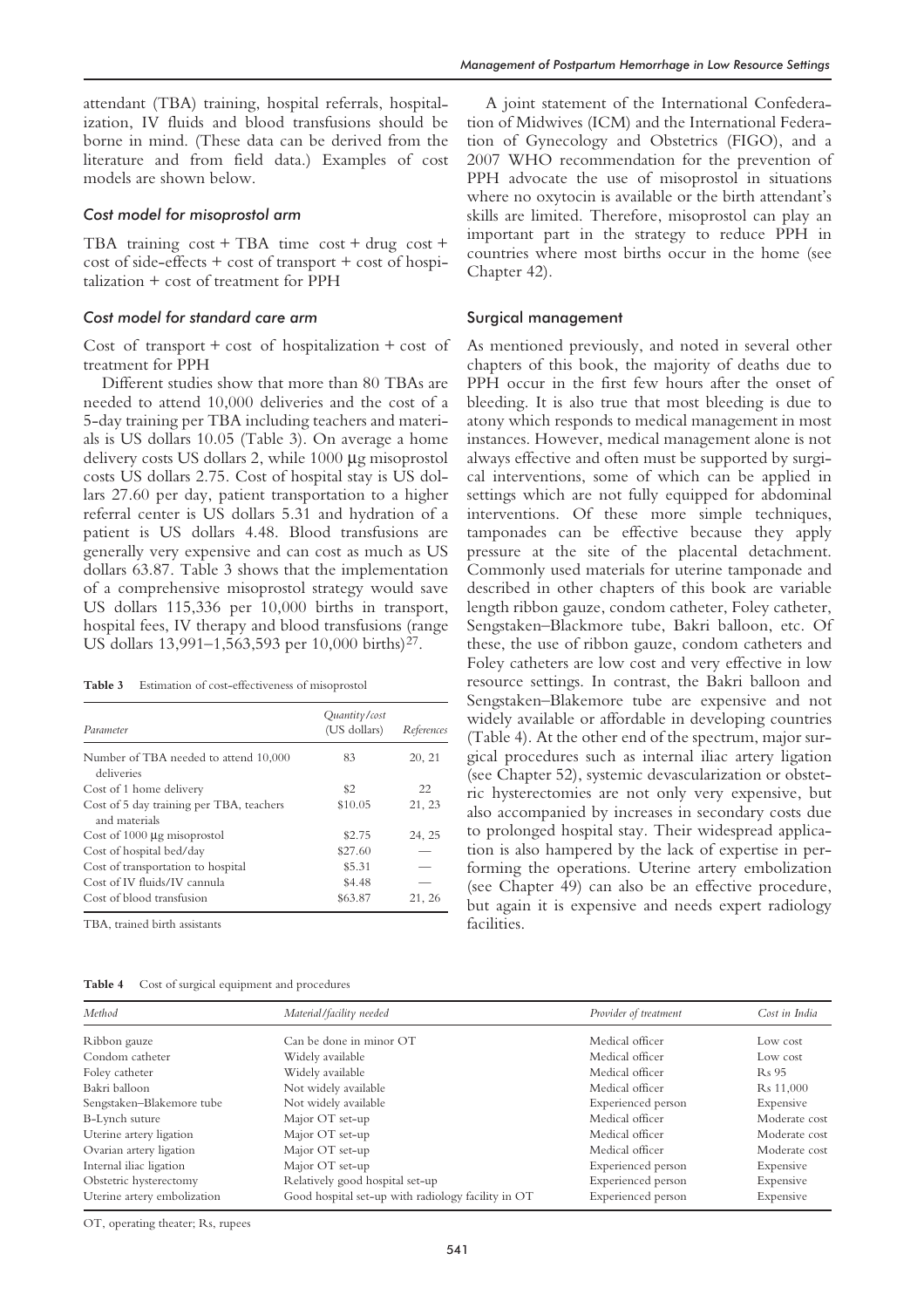## HEALTH CARE INFRASTRUCTURE IN RURAL INDIA

The Indian health care industry (used here as a model of the events occurring in other developing nations) is seen to be growing at a rapid pace and is expected to become a US dollars 280 billion industry by 202028. Even so, the vast majority of the country suffers from a poor standard of health care infrastructure, which has not kept up with the growing economy. Despite having centers of excellence in health care delivery, the numbers of such facilities are limited and they are inadequate in meeting the current health care demands. From a practical point of view, it is important to recognize that 40% of primary health centers in India are understaffed. India also faces a huge needs gap in terms of availability of number of hospital beds per 1000 population. With a world average of 3.96 hospital beds per 1000 population, India has a long way to go to bring its present statistic of 0.7 hospital beds per 1000 population to a more reasonable level.

## Types of facilities

Three broad categories of facilities are generally available in developing nations: public, private and traditional. The official Indian policy on public facilities requires that there should be one subcenter, or sometimes an aid-post, staffed by one trained nurse (ANM), for every 3000 individuals. These subcenters provide the first point of care, while the primary health centers or community health centers are the next step, leaving the referral hospitals to deal with the most serious health problems. A primary health center serves 20,000–30,000 individuals and has on average five or six medical personnel appointed, including at least one doctor.

Private facilities include a wide variety of options ranging from facilities run by people who have completed their medical training and have additional postgraduate medical degrees, to traditional birth attendants (Daima's) and pharmacists who in most cases have no formal medical training whatsoever. The degree to which such facilities come under the oversight of any governmental or academic authority is minimal and the quality of care provided varies enormously.

## The problem of health care

Delivery of high-quality social services to the poor is never easy, and several factors make it especially difficult. The decision about when and where to seek health care often has very little to do with the nature of the medical condition itself. It often relates to what is available close to a person when help is needed, but it could just as well reflect how the person is feeling about life in general and health in particular. These considerations aside, obtaining health care at any facility depends on a combination of one or more of the following factors: availability or non-availability of doctors at primary health centers; inadequate physical infrastructure and facilities; insufficient quantities of drugs; lack of accountability to the public and lack of community participation; and lack of set standards for monitoring quality care, etc.

# STRATEGIES TO PREVENT MATERNAL MORTALITY FROM POSTPARTUM HEMORRHAGE IN LOW RESOURCE SETTINGS

It is important to build strategies to manage preventable causes of maternal death in low resource settings.

#### Short-term strategies

## *Prevention where there is a skilled provider*

When women give birth with a skilled provider at home or in a hospital facility, up to two-thirds of PPH can be prevented using safe, low-cost, evidence-based practices. Advantages to this set-up are:

- (1) Skilled health care providers are able to diagnose the risk factors early and accurately;
- (2) Blood loss can be estimated during delivery;
- (3) Active management of the third stage of labor (AMTSL) can be provided to all patients in addition to less expensive uterotonics (misoprostol);
- (4) Cell phone calls to a more experienced health care provider can be made for advice regarding onsite management or early referral to an institution or center with more advanced therapeutic capabilities.

#### *Prevention where there is no skilled provider*

About 66% of births in the least developed countries occur in the home without skilled providers to perform AMTSL. In these low resource settings, use of misoprostol can be a life-saving intervention as it is inexpensive, readily available without refrigeration, can be taken orally without supervision of a medical provider, and provides significant reduction in blood loss from acute PPH and acute severe PPH (see Chapters 13–15)

Community-based emergency care or home-based life-saving skills (HBLSS) can be used in settings where there is no skilled provider. Anyone who attends a delivery can be taught simple home-based life-saving skills.

Community-based obstetric first aid with HBLSS is a family and community focused program that aims to increase access to basic life-saving measures and decrease delays in reaching referral facilities. Family and community members are taught techniques such as uterine fundal massage and emergency preparedness. Field tests suggest that HBLSS can be a useful adjunct in a comprehensive PPH prevention and treatment program30. Key to the effectiveness of treatment is the early identification of hemorrhage and prompt initiation of treatment.

#### Long-term strategies

For long-term efficacy, community involvement and development of political will is important. Aspects of such programs include: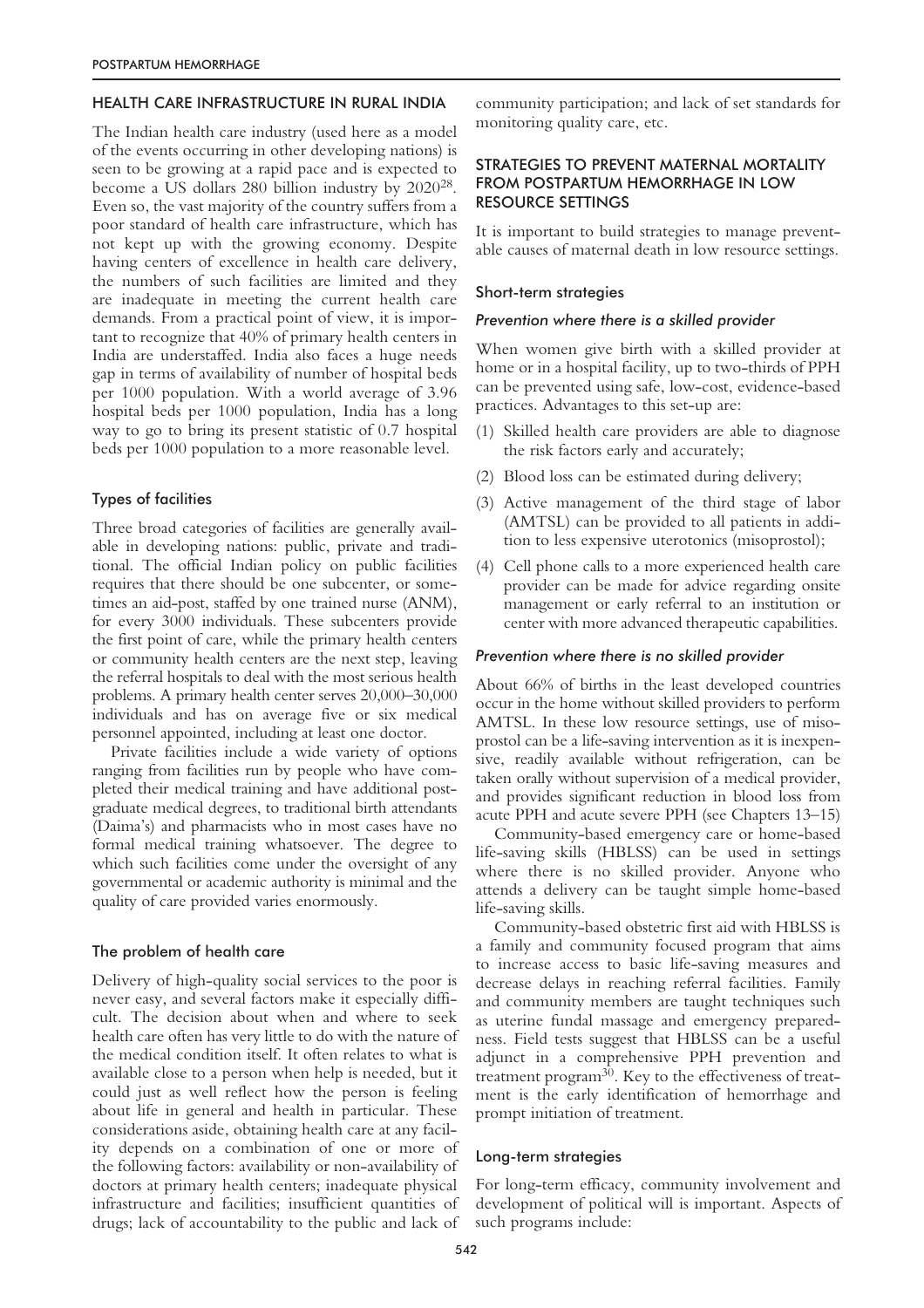- (1) *Education of women* Patients in low resource settings generally have a low socioeconomic status. Many are illiterate or have minimal education. Despite this fact, programs that strive to improve pregnancy related morbidity and mortality must include some discussions related to female health education and PPH. Premarital and periconceptional counseling play a vital role in decreasing pregnancy related complications as well as PPH. Girls and young women should be educated regarding the ideal age at marriage, proper spacing of children and correction of anemia before pregnancy or during the antenatal period well before delivery.
- (2) *Awareness* The level of awareness regarding the diagnosis and treatment of PPH must increase among health care workers at all levels, and information must be provided to both male and female health workers as well as health assistants and other paramedic staff. Sometimes, involvement of social workers and/or respected personalities from a given locality may help to increase awareness levels.
- (3) *Involvement of specialty in district level* Generally almost all of the facilities required for management of PPH are available at the district level. District health officials should make leaflets for attending mothers in the antenatal clinic about the dangers of PPH, correction of anemia, improving nutrition, etc. There should be regular seminars and continuing medical education programs with emphasis on PPH. There should be regular and repeated PPH drills (see Chapter 36) especially involving junior doctors.
- (4) *Availability of tertiary care institution* Excellent co-ordination of different departments, experienced doctors, paramedic staff and relevant facilities is the most important treatment component that is available on a 24-hour basis in a tertiary care unit. Any delay in starting treatment in patients referred from a lower level should be avoided.
- (5) *Transport/infrastructure* Treatment of PPH and its sequelae demand very rapid action or intervention. Because so many rural communities are truly isolated, not only in India, but also in other developing countries, the most basic arrangements must be thought of in advance. The use of a cell phone method of triage and referral for local transportation has proved useful in many areas of the world where there is no access to ambulances or a 24-hour flying squad with experienced medical and paramedic personnel with basic life-saving support. The use of the NSAG (Chapter 39) is very helpful when the need arises to transport a patient.
- (6) *Involvement of government* Strong political will and strengthening health policy for mothers are very important. At the minimum, governments in developing countries should increase health expenditure, strengthen health policies for

mothers along with the health infrastructure, increase health awareness, improve the armamentarium of drugs and equipment, and train birth attendants and people in the community with HBLSS.

- (7) *Involvement of non-governmental organizations (NGOs)* Involvement of NGOs is very important when governments fail to take the necessary steps, especially in remote areas of the country. Their roles are to help provide necessary funds for increasing health awareness, training birth attendants and training for HBLSS.
- (8) *Involvement of professional societies* Local professional bodies such as the obstetrics and gynecological society or national bodies like the Federation of Obstetric and Gynaecological Societies of India (FOGSI) also can take a very important role in decreasing maternal mortality from PPH. Some of their functions include arranging continuing medical education and seminars on PPH throughout the country, performing medical audits, determining the cost-effectiveness of various training programs and assisting the government to determine whether progress is being made towards decreasing mortality from PPH.
- (9) *Involvement of international bodies* Organizations such as WHO, FIGO and ICM can play an important role by improving access to knowledge and guidance, providing support, and advocating/facilitating more investment in management and development.
- (10)*Emergency obstetric care (EmOC)* The International Conference on Population and Development<sup>31</sup> led the way to an increased understanding of the pathways to avert maternal deaths and disabilities as well as providing strategies to achieve the most favorable results. Although the provision of EmOC is generally accepted as the corner stone of any successful approach to reduce maternal deaths and disabilities, its integration into existing health services and monitoring of its use remain a challenge to existing health systems in developing countries.

The United Nations process indicators describe the vital elements and performance of health systems for women with obstetric complications<sup>31</sup>. EmOC is one of the three-pronged strategies, taken by United Nations Family Planning Association (UNFPA) in the millennium development goals at the Millennium Summit 2000 to reduce maternal mortality, the other two being family planning and skilled attendance at every birth. EmOC refers to a series of functions performed in health care facilities that can prevent the death of a woman experiencing complications of pregnancy. Used properly and in a timely fashion, it can go a long way to averting death from PPH.

To be qualified as a *basic EmOC* center, the health care provider should be able to administer